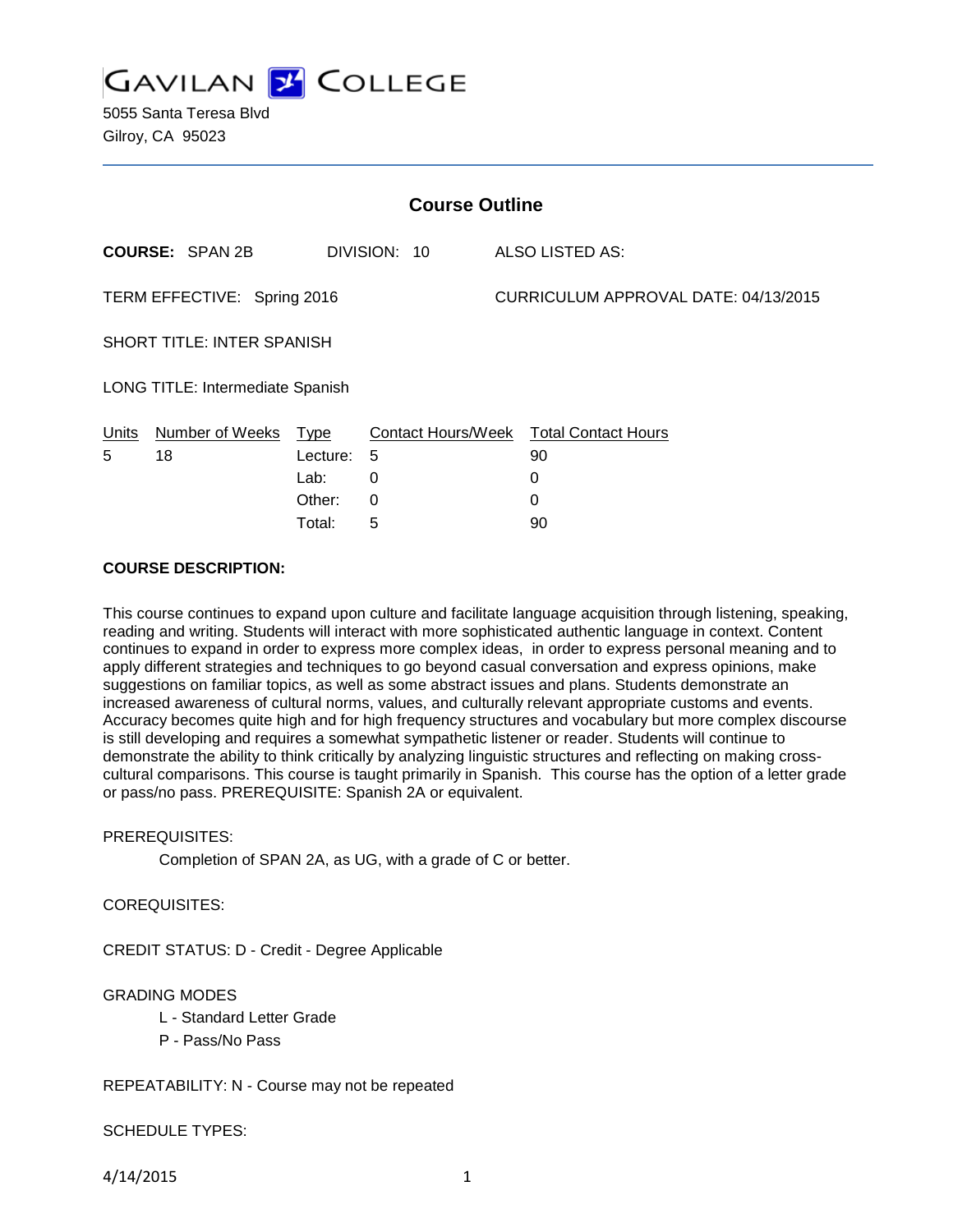- 02 Lecture and/or discussion
- 05 Hybrid
- 72 Dist. Ed Internet Delayed

## **STUDENT LEARNING OUTCOMES:**

1. Demonstrate an advanced level of oral proficiency by reading selected poems and short stories from different countries in class.

Measure: Oral presentations, Classroom discussions.

PLO: 1,2,3,4 ILO: 1,2,3 GE-LO: c-1,c-2

Year assessed or anticipated year of assessment: 2011

2. Demonstrate advanced level writing techniques comparing linguistic differences from Costa Rica, Colombia and Venezuela.

Measure: Written reports, homework assignments and exams.

PLO: 1,2,3,4

ILO: 1,2,3

GE-LO: c-1,c-2

Year assessed or anticipated year of assessment: 2011

3. Demonstrate grammar recognition by conjugating various verb forms: pres. subjunctive, commands, imperfect subj.

Measure: Written and oral tests, in class activities.

PLO: 1,2,3,4 ILO: 1,2 GE-LO: c-1,c-2

Year assessed or anticipated year of assessment: 2011

4. Analyzing and discussing human relations, social and political issues.

Measure: Group discussions, presentations and tests.

PLO: 1,2,3,4 ILO: 1,2 GE-LO: c-1,c-2 Year assessed or anticipated year of assessment: 2011

CULTURAL DIVERSITY: This course promotes understanding of: Cultures and subcultures Cultural awareness Familiarity with cultural developments and their complexities SLO # 2,4

# **CONTENT, STUDENT PERFORMANCE OBJECTIVES, OUT-OF-CLASS ASSIGNMENTS**

Curriculum Approval Date: 04/13/2015 WEEKS 1 to 6 30 classroom instruction 15 lab

4/14/2015 2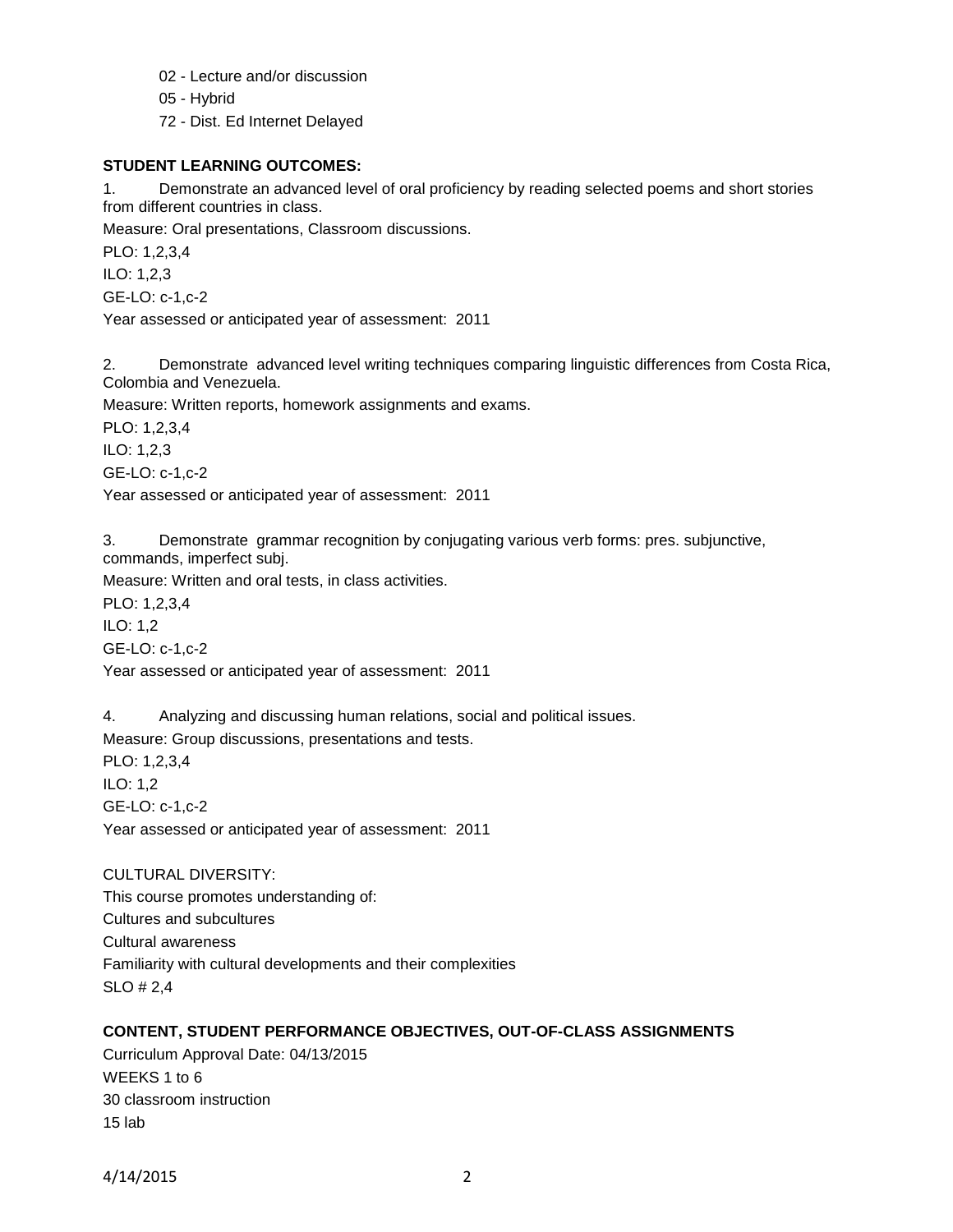Content: Study the people, history and culture of Costa Rica, Panama, Colombia and Venezuela. Grammar review of the past participle and present perfect indicative, passive constructions, present subjunctive in noun clauses, formal and informal commands and relative pronouns.. Literary works selected: e.g. segments of Un dia de estos by Gabriel Garcia Marquez.

Assignments: reading, writing assignments from text book and supplementary materials provided by the instructor. Library research. Lab manual unit 4

Objectives: Develop and demonstrate an awareness of Hispanic culture of the countries mentioned using the target language. Also student will recognize, recall, and demonstrate knowledge of grammar and vocabulary mentioned in the description of content??.

WEEKS 7 to 12

30 classroom instruction

15 lab

Content: Study the people, history and culture of Peru, Ecuador and Bolivia. Grammar review of adjective and adverbial clauses requiring the subjunctive, future tense and the conditional tense. Literary works selected: e.g. La camisa de Margarita .

Assignments: reading, writing assignments from text book and supplementary materials provided by the instructor. library research. lab manual unit 5

Objectives: Develop and demonstrate an awareness of Hispanic culture of the countries mentioned using the target language. Also student will recognize, recall and demonstrate knowledge of grammar and vocabulary mentioned in the description of content??.

WEEKS 13 to 17

25 class instruction

15 lab

Content: Study the people, history and culture of Uruguay, Paraguay, Argentina and Chile. Grammar review of the imperfect subjunctive in adjective, adverbial and noun clauses. Literary works selected: e.g. Dos Palabras.

Assignments: reading, writing assignments from text book and supplementary materials provided by the instructor. Lab manual unit 6. library research

Objectives: Develop and demonstrate an awareness of Hispanic culture of the countries mentioned using the target language. Also student will recognize, recall and demonstrate knowledge of grammar and vocabulary mentioned in the description of content.

WEEK 18 2 HOURS final exam Included in content section.

### **METHODS OF INSTRUCTION:**

1) Reading and writing assignments which will be used for discussion and evaluation of comprehension. 2) Students will modify and transform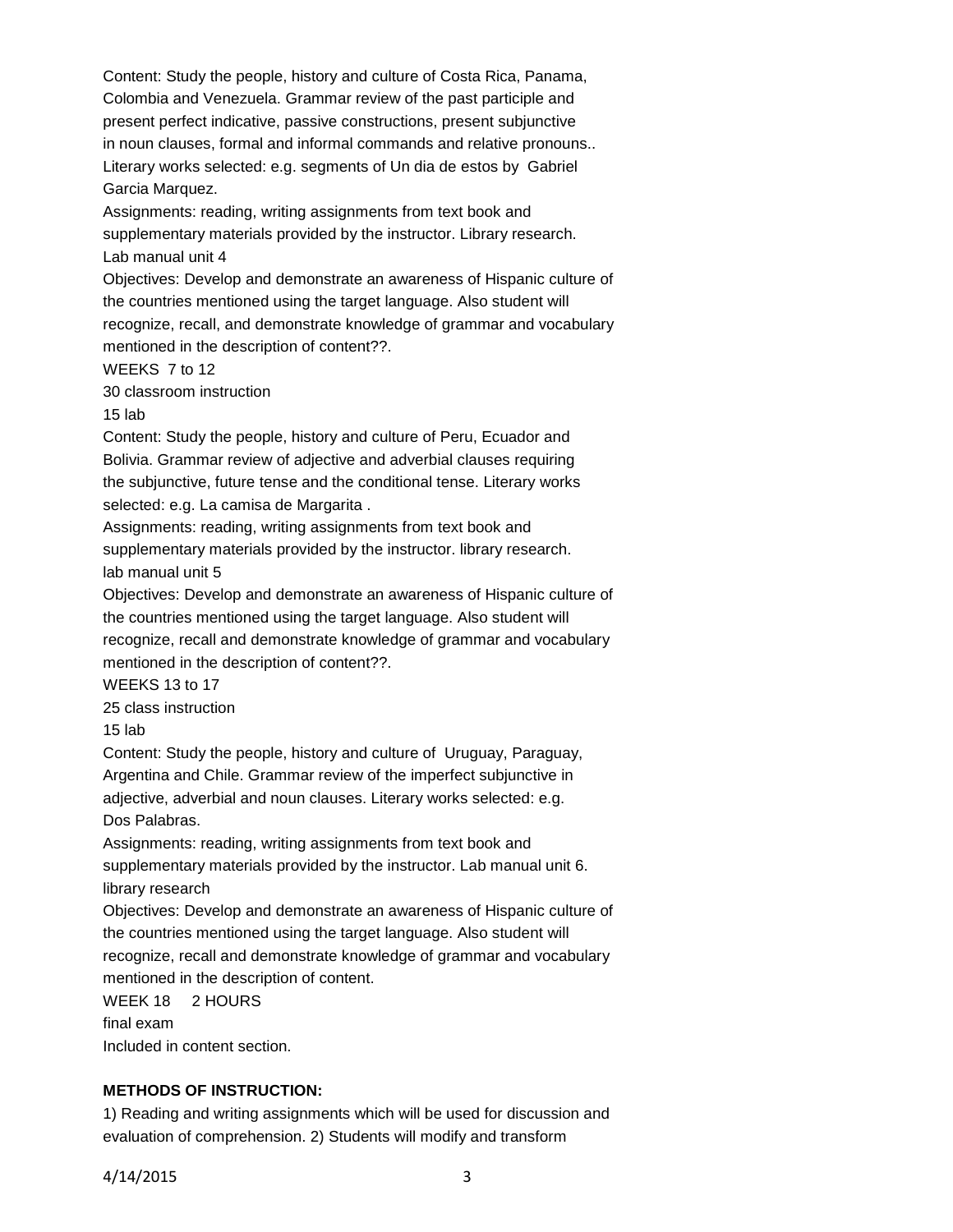constructions found in the readings. 3) Drills, both oral and written, will be provided to help students master multiple uses of verb tenses. 4) Oral presentations. 5) Compositions every two weeks.

## **METHODS OF EVALUATION:**

The types of writing assignments required: Written homework Reading reports Lab reports Essay exams The problem-solving assignments required: Homework problems Lab reports Quizzes Exams The types of skill demonstrations required: Class performance Performance exams The types of objective examinations used in the course: Multiple choice True/false Matching items Completion Other: essay, oral testing Other category: None The basis for assigning students grades in the course: Writing assignments: 20% - 30% Problem-solving demonstrations: 20% - 30% Skill demonstrations: 30% - 40% Objective examinations: 20% - 40% Other methods of evaluation: 0% - 0%

## **REPRESENTATIVE TEXTBOOKS:**

Guzman, Liskin, Lapuerta, Castells, Identidades, Pearson/Prentice Hall, 2011, or other appropriate college level text. ISBN: 0-13-813075-2 Reading level of text, Grade: 14Verified by: Reference Librarian Other textbooks or materials to be purchased by the student: Workbook

### **ARTICULATION and CERTIFICATE INFORMATION**

Associate Degree: GAV C2, effective 200930 GAV F, effective 200930 CSU GE: CSU C2, effective 200930 IGETC: IGETC 3B, effective 200930